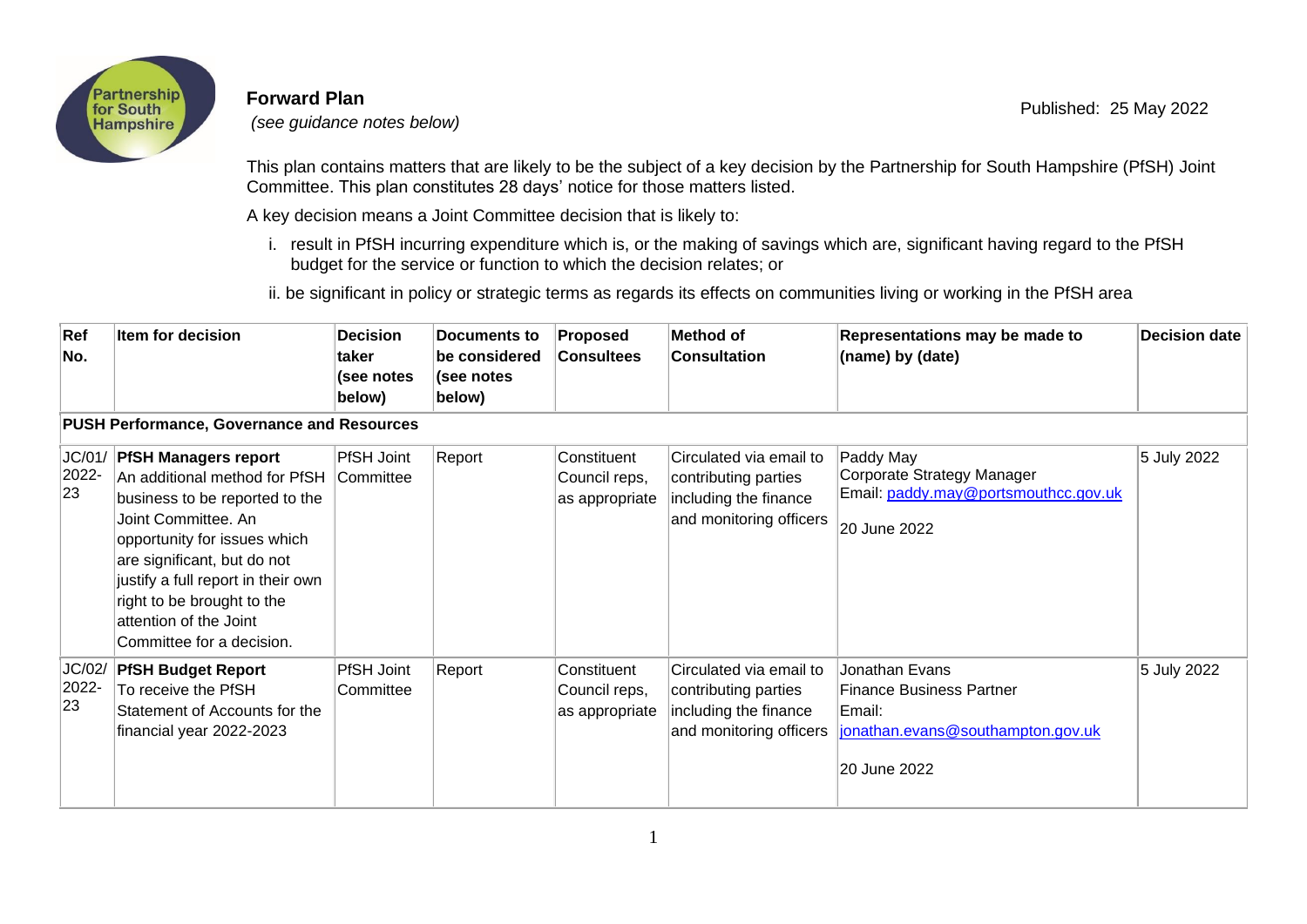| <b>Planning and Infrastructure</b> |                                                                                                                                                                                                                                                            |                         |        |                                                |                                                                                                     |                                                                                                                            |             |  |  |  |  |
|------------------------------------|------------------------------------------------------------------------------------------------------------------------------------------------------------------------------------------------------------------------------------------------------------|-------------------------|--------|------------------------------------------------|-----------------------------------------------------------------------------------------------------|----------------------------------------------------------------------------------------------------------------------------|-------------|--|--|--|--|
| JC/03/<br>2022-<br>23              | <b>Statement of Common</b><br>Ground<br>To receive a report updating<br>members on progress towards<br>a PfSH Joint Strategy                                                                                                                               | PfSH Joint<br>Committee | Report | Constituent<br>Council reps,<br>as appropriate | Circulated via email to<br>contributing parties<br>including the finance<br>and monitoring officers | Claire Upton-Brown<br>Chairwoman, PfSH Planning Officers<br>Group<br>Email: claire.upton-brown@nfdc.gov.uk                 | 5 July 2022 |  |  |  |  |
| JC/04/<br>2022-<br>23              | <b>Nutrient Mitigation</b><br>To receive a report providing<br>an update on the work of the<br><b>Strategic Environmental</b><br>Planning Officer.                                                                                                         | PfSH Joint<br>Committee | Report | Constituent<br>Council reps,<br>as appropriate | Circulated via email to<br>contributing parties<br>including the finance<br>and monitoring officers | Simon Kennedy<br><b>PfSH Strategic Environmental Planning</b><br>Officer<br>Email: skennedy@fareham.gov.uk<br>20 June 2022 | 5 July 2022 |  |  |  |  |
| JC/05/<br>2022-<br>23              | <b>Bird Aware Solent</b><br>To receive a report outlining<br>ongoing discussions related to<br>the potential future growth of<br><b>Bird Aware Solent to deliver</b><br>strategic environmental<br>projects within the South<br>Hampshire and Solent area. | PfSH Joint<br>Committee | Report | Constituent<br>Council reps,<br>as appropriate | Circulated via email to<br>contributing parties<br>including the finance<br>and monitoring officers | Anna Parry<br>Partnership Manager, Bird Aware Solent<br>Email: anna.parry@portsmouthcc.gov.uk<br>20 June 2022              | 5 July 2022 |  |  |  |  |

## **Notes**

*1. In relation to paragraph (i) above, the term "significant" shall be construed as meaning approximately £100,000 where applicable.* 

*2. In considering whether a decision is likely to be significant (paragraph ii), a decision maker will also need to consider the strategic nature of the decision and*  whether the outcome will have an impact, for better or worse, on the amenity of the community or quality of service provided to a significant number of people *living or working in the locality affected. Regard should again be given to the underlying principles of open, transparent and accountable decision-making to ensure that there is a presumption towards openness.*

A<sup>\*\*</sup> in column 4 indicates that the matter to be discussed may involve exempt or confidential information. In such circumstances, reports will not be publicly available and the public is likely to be excluded from the meeting when the matter is discussed.

- The current members of the PUSH Joint Committee can be found at [www.push.gov.uk.](http://www.push.gov.uk/)
- Agenda papers and reports are published on [www.push.gov.uk](http://www.push.gov.uk/) approximately one week before the meeting. Copies are also available for inspection or may be purchased at the Civic Offices, Fareham. Reports containing exempt or confidential information are not publicly available.